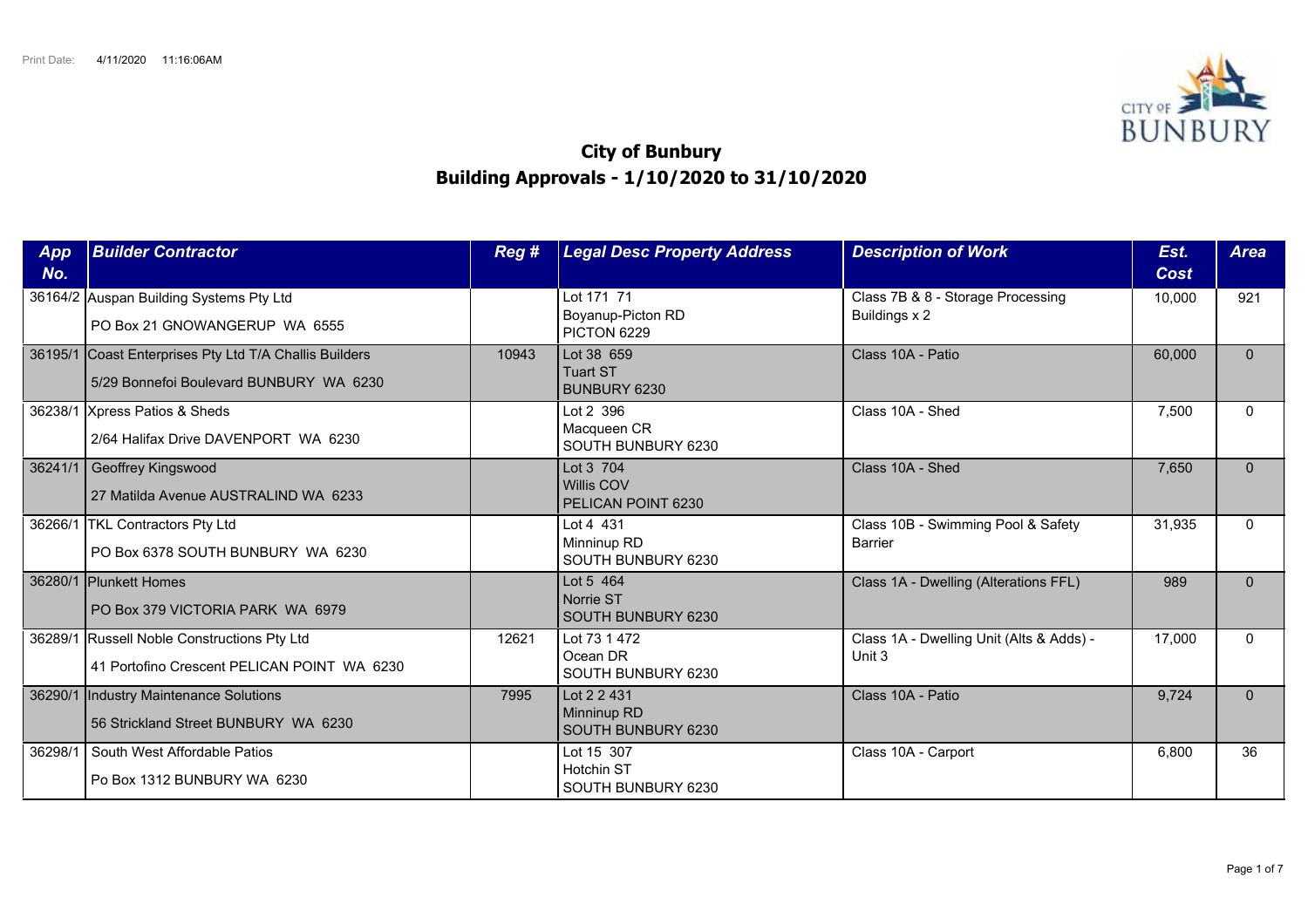| App<br>No. | <b>Builder Contractor</b>                                                | Reg #             | <b>Legal Desc Property Address</b>                           | <b>Description of Work</b>                                | Est.<br>Cost | <b>Area</b>  |
|------------|--------------------------------------------------------------------------|-------------------|--------------------------------------------------------------|-----------------------------------------------------------|--------------|--------------|
| 36302/1    | <b>Outdoor World Bunbury</b><br>4 Halifax Drive DAVENPORT WA 6230        |                   | Lot 37 496<br>Parry ST<br>SOUTH BUNBURY 6230                 | Class 10A - Patio                                         | 9,372        | $\mathbf{0}$ |
| 36316/1    | Outdoor World Bunbury<br>4 Halifax Drive DAVENPORT WA 6230               |                   | Lot 2 601<br>Spencer ST<br>SOUTH BUNBURY 6230                | Class 10A - Carport                                       | 6.540        | $\Omega$     |
|            | 36334/1 TKL Contractors Pty Ltd<br>PO Box 6378 SOUTH BUNBURY WA 6230     |                   | Lot 83 18<br><b>Armstrong WY</b><br>WITHERS 6230             | Class 10A - Patio                                         | 4,250        | $\mathbf{0}$ |
| 36340/1    | <b>Cameron Thomas Reid</b><br>15 Hislop Street EAST BUNBURY WA 6230      |                   | Lot 175 297<br><b>Hislop ST</b><br>EAST BUNBURY 6230         | Class 1A - Dwelling Alts & Adds (Build<br>Dec)            | 100,000      | 100          |
|            | 36341/1 WA Group<br>545 Gale Road KALOORUP WA 6280                       |                   | Lot 198 289<br><b>Herbert RD</b><br><b>EAST BUNBURY 6230</b> | Class 1A - Dwelling (Demolition)                          | 10,000       | $\Omega$     |
| 36346/1    | Neville Anthony Peterkin<br>51 Charles Street BUNBURY WA 6230            |                   | Lot 30 116<br><b>Charles ST</b><br>BUNBURY 6230              | Class 1A - Dwelling (Alts & Adds)                         | 11,000       | $\Omega$     |
|            | 36352/1 David Wells<br>PO Box 69 DARDANUP WA 6236                        | 7284              | Lot 150 712<br><b>Winthrop AV</b><br>COLLEGE GROVE 6230      | Class 10A - Garage                                        | 19,500       | $\mathbf{0}$ |
| 36354/1    | Industry Maintenance Solutions<br>56 Strickland Street BUNBURY WA 6230   | 7995              | Lot 502 491<br>Parade RD<br>SOUTH BUNBURY 6230               | Class 10A - Shed                                          | 9,108        | $\mathbf{0}$ |
|            | 36355/1 Southern City Building Group<br>9 Richter Road DAVENPORT WA 6230 |                   | Lot 101 338<br>Joel CR<br>SOUTH BUNBURY 6230                 | Class 10A - Shed                                          | 19,850       | $\Omega$     |
| 36358/1    | Illumin Pty Ltd T/A Gwyth Jones<br>10 The Crest WOODVALE WA 6026         |                   | Lot 334 83<br>Broadway<br>PELICAN POINT 6230                 | Class 10B - Signage                                       | 153,069      | $\mathbf{0}$ |
|            | 36359/1 Prime Contracting Pty Ltd<br>8 Simpson Avenue BUNBURY WA 6230    | wad307<br>wara927 | Lot 1 492<br>Park ST<br>BUNBURY 6230                         | Class 1A - Dwelling (Demolition)                          | 13,500       | $\mathbf{0}$ |
|            | 36362/1 TKL Contractors Pty Ltd<br>PO Box 6378 SOUTH BUNBURY WA 6230     |                   | Lot 205 237<br>Ganfield ST<br>CAREY PARK 6230                | Class 10A - Patio                                         | 3,846        | $\Omega$     |
|            | 36363/1 Azzure Pools & Spas<br>PO Box 1299 BUNBURY WA 6231               |                   | Lot 2 21<br><b>Ashbank GRN</b><br>SOUTH BUNBURY 6230         | Class 10B - Swimming Pool & Pool<br><b>Safety Barrier</b> | 17,900       | $\mathbf{0}$ |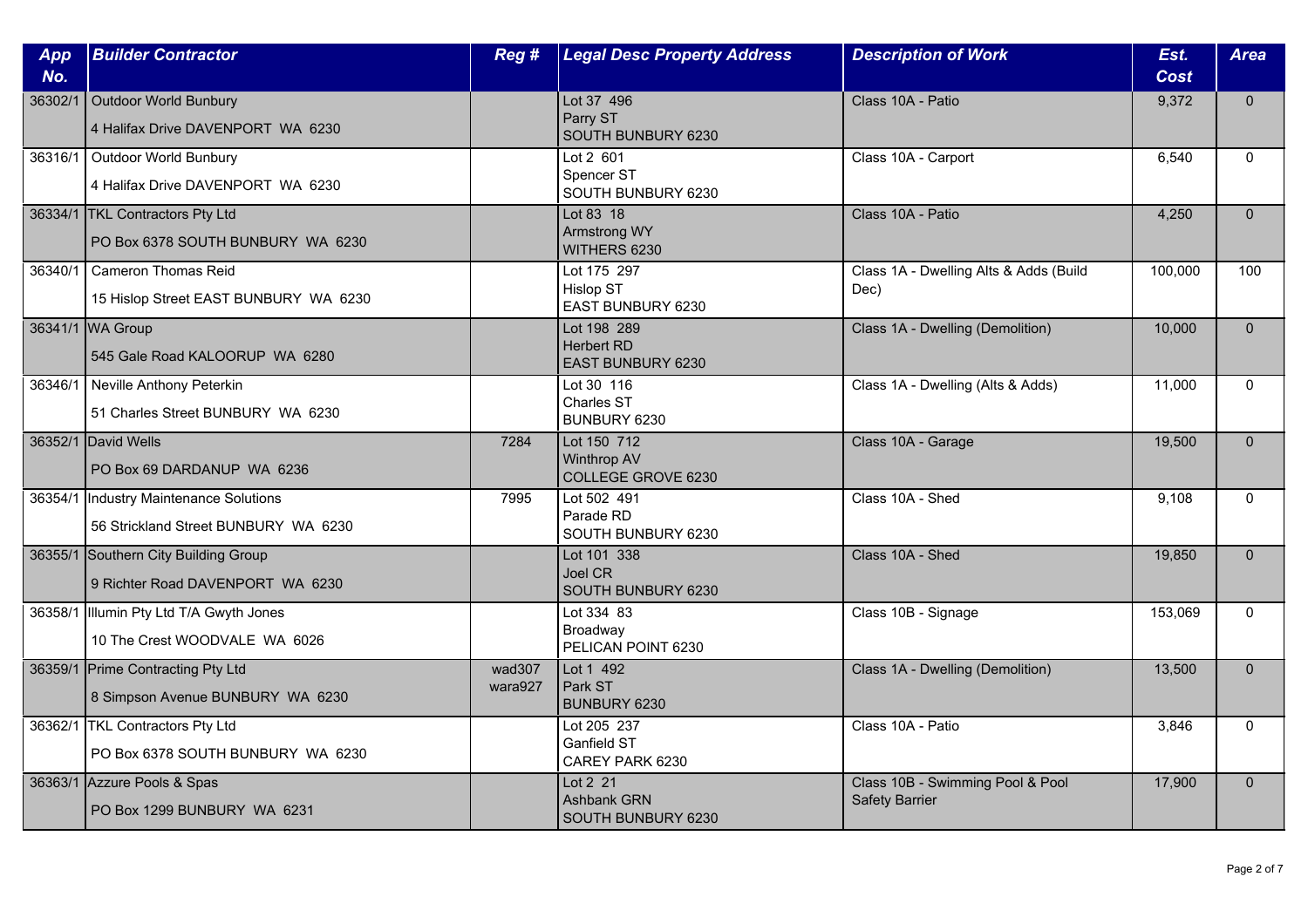| App<br>No. | <b>Builder Contractor</b>                                                       | Reg #          | <b>Legal Desc Property Address</b>                    | <b>Description of Work</b>                                              | Est.<br><b>Cost</b> | <b>Area</b>  |
|------------|---------------------------------------------------------------------------------|----------------|-------------------------------------------------------|-------------------------------------------------------------------------|---------------------|--------------|
| 36364/1    | South West Pools<br>PO Box 701 AUSTRALIND WA 6233                               |                | Lot 90 360<br>King RD<br>EAST BUNBURY 6230            | Class 10B - Swimming Pool                                               | 19,000              | 28           |
|            | 36365/1 Anthony Clement Quadrio<br>3 Roscommon Place WITHERS WA 6230            |                | Lot 183 565<br>Roscommon PL<br>WITHERS 6230           | Class 10A - Shed                                                        | 2.000               | 18           |
|            | 36367/2 James Barker<br>8 Yoorn Close GELORUP WA 6230                           |                | Lot 7 102<br>Carey ST<br>BUNBURY 6230                 | Class 6 - Small Bar (Fitout)                                            | 100,000             | $\Omega$     |
|            | 36368/1 Blue Steel Roofing<br>8 Chrysoberyl View AUSTRALIND WA 6233             |                | Lot 117 22<br><b>Ashford PL</b><br>SOUTH BUNBURY 6230 | Class 1A - Dwelling (Roof Re-Clad)                                      | 19,200              | $\mathbf{0}$ |
| 36369/1    | Home Group WA South West Pty Ltd<br>PO Box 426 BUNBURY WA 6231                  | 12773          | Lot 115 382<br>Little ST<br>CAREY PARK 6230           | Class 1A - Dwelling                                                     | 268,899             | $\Omega$     |
|            | 36370/1   Home Group WA South West Pty Ltd<br>PO Box 426 BUNBURY WA 6231        | 12773          | Lot 70 901<br><b>Moonlight DR</b><br>GLEN IRIS 6230   | Class 1A - Dwelling                                                     | 241,641             | $\Omega$     |
| 36371/1    | Tamara Leanne Wallrodt                                                          |                | Lot 86 497<br>Patrick ST<br>SOUTH BUNBURY 6230        | Class 1A & 10A - Shed Converted to<br>Games Room & Patio (Unauthorised) | 17,000              | $\mathbf 0$  |
|            | 36373/1  Industry Maintenance Solutions<br>56 Strickland Street BUNBURY WA 6230 | 7995           | Lot 9 596<br>Smythe CR<br>SOUTH BUNBURY 6230          | Class 10A - Patio                                                       | 8,448               | 33           |
|            | 36374/1   Halifax Crane Hire Pty Ltd<br>PO Box 5435 BUNBURY WA 6231             | 13225          | Lot 600 673<br>Victoria ST<br>BUNBURY 6230            | Class 2/6/9B - Education Establishment<br>(Refurbishment 1st Floor)     | 300,000             | $\Omega$     |
|            | 36375/1 Bunbury Pool Centre<br>PO Box 6027 South Bunbury WA 6230                | $\overline{0}$ | Lot 4 380<br>Lincoln GR<br>COLLEGE GROVE 6230         | Class 10B - Swimming Pool                                               | 23,980              | 21           |
|            | 36376/1 Paul Alan Sydney-Smith<br>11 Lincoln Grove COLLEGE GROVE WA 6230        |                | Lot 4 380<br>Lincoln GR<br>COLLEGE GROVE 6230         | Class 10B - Swimming Pool Safety<br><b>Barrier</b>                      | 10,000              | $\mathbf{0}$ |
|            | 36377/1 Councillor K Plumb<br>20 Beverley Place GLEN IRIS WA 6230               |                | Lot 19 56<br><b>Beverley PL</b><br>GLEN IRIS 6230     | Class 1A - Dwelling (Alts & Adds)                                       | 35,000              | $\Omega$     |
| 36378/1    | Odan Design & Build Pty Ltd<br>PO Box 297 BUSSELTON WA 6280                     |                | Lot 109 696<br><b>Wexford LA</b><br>BUNBURY 6230      | Class 1A - Dwelling (2 Storey)                                          | 444,913             | $\mathbf{0}$ |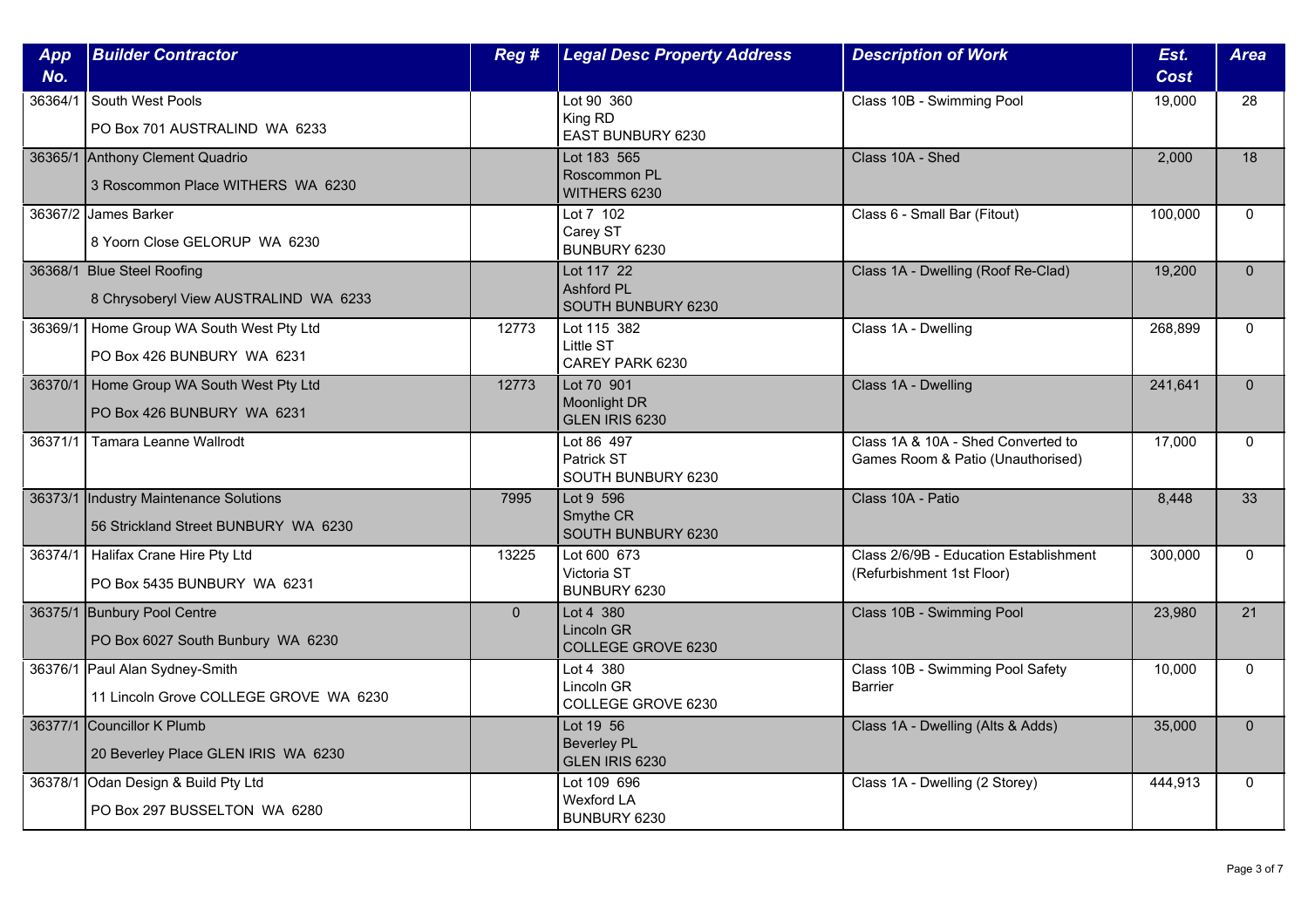| App<br>No. | <b>Builder Contractor</b>                                                  | Reg #             | <b>Legal Desc Property Address</b>                         | <b>Description of Work</b>                                           | Est.<br><b>Cost</b> | <b>Area</b>  |
|------------|----------------------------------------------------------------------------|-------------------|------------------------------------------------------------|----------------------------------------------------------------------|---------------------|--------------|
|            | 36379/1 Iain Stanley Brotton                                               | 10885             | Lot 76 440<br>Montgomery RD<br>SOUTH BUNBURY 6230          | Class 10A - Patio                                                    | 3,000               | $\mathbf{0}$ |
|            | 36380/1 SolarGain<br>25 Wright Street BUSSELTON WA 6280                    |                   | Lot 152 129<br>Clifford ST<br>DAVENPORT 6230               | Class 10B - Solar Panel Installation                                 | 15,655              | $\mathbf{0}$ |
|            | 36381/1   Ronald Thomas Spalding<br>4A Halsey Street SOUTH BUNBURY WA 6230 | 9717              | Lot 58 271<br>Halsey ST<br>SOUTH BUNBURY 6230              | Class 1A - Dwelling (Alts & Adds)                                    | 20,000              | $\mathbf{0}$ |
|            | 36383/1 Daniel Andrew John Moyle<br>14A Little Street CAREY PARK WA 6230   |                   | Lot 1 382<br>Little ST<br>CAREY PARK 6230                  | Class 10A - Carport                                                  | 6,000               | $\Omega$     |
|            | 36384/1 Dale Alcock Homes South West Pty Ltd<br>PO Box 354 BUNBURY WA 6231 | 9718              | Lot 721 136<br>Columbine TCE<br>GLEN IRIS 6230             | Class 1A - Dwelling                                                  | 228,843             | 228          |
| 36385/1    | Dale Alcock Homes South West Pty Ltd<br>PO Box 354 BUNBURY WA 6231         | 9718              | Lot 6 446<br>Mosedale AV<br><b>USHER 6230</b>              | Class 1A - Dwelling                                                  | 189,363             | 206          |
|            | 36386/1 Picton Civil Pty Ltd<br>PO Box 9105 PICTON WA 6229                 |                   | Lot 7 27<br><b>Austral PDE</b><br><b>EAST BUNBURY 6230</b> | Class 1A - Dwelling (Demolition)                                     | 14,135              | $\mathbf{0}$ |
|            | 36387/1 Dale Alcock Homes South West Pty Ltd<br>PO Box 354 BUNBURY WA 6231 | 9718              | Lot 717 889<br><b>Bow ST</b><br>GLEN IRIS 6230             | Class 1A - Dwelling                                                  | 202,766             | $\Omega$     |
|            | 36388/1 Kaylis Jones Baker<br>29 Patrick Street SOUTH BUNBURY WA 6230      |                   | Lot 96 497<br>Patrick ST<br>SOUTH BUNBURY 6230             | Class 1A - Dwelling Extension/Alteration<br>(PerfSol Ceiling Height) | 15,000              | $\Omega$     |
|            | 36390/1 Prime Contracting Pty Ltd<br>8 Simpson Avenue BUNBURY WA 6230      | wad307<br>wara927 | Lot 101 402<br>Mangles ST<br>SOUTH BUNBURY 6230            | Class 10A - Shed (Demolition)                                        | 5,000               | $\mathbf{0}$ |
|            | 36391/1 Prime Contracting Pty Ltd<br>8 Simpson Avenue BUNBURY WA 6230      | wad307<br>wara927 | Lot 18 62<br><b>Blair ST</b><br>SOUTH BUNBURY 6230         | Class 1A - Dwelling (Demolition)                                     | 15,000              | $\mathbf{0}$ |
|            | 36392/1 Prime Contracting Pty Ltd<br>8 Simpson Avenue BUNBURY WA 6230      | wad307<br>wara927 | Lot 32 433<br><b>Mitchell CR</b><br>CAREY PARK 6230        | Class 1A - Dwelling (Demolition)                                     | 16,000              | $\Omega$     |
|            | 36393/1 Plunkett Homes<br>PO Box 55 BUNBURY WA 6231                        | 7995              | Lot 17 446<br>Mosedale AV<br><b>USHER 6230</b>             | Class 1A - Dwelling (BAL 19)                                         | 229,408             | 219          |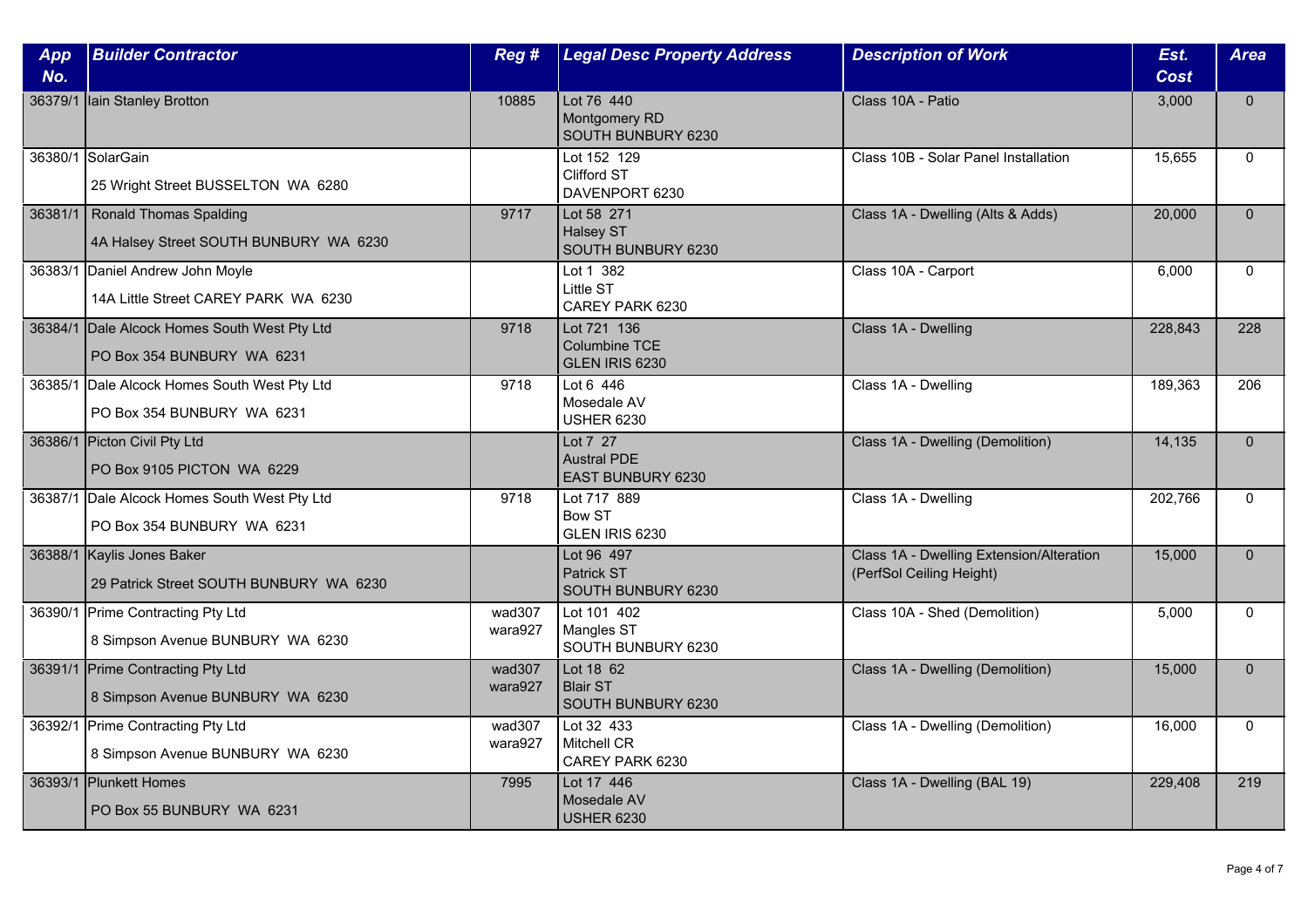| App<br>No. | <b>Builder Contractor</b>                                                        | Reg #                         | <b>Legal Desc Property Address</b>                      | <b>Description of Work</b>                                         | Est.<br><b>Cost</b> | <b>Area</b>  |
|------------|----------------------------------------------------------------------------------|-------------------------------|---------------------------------------------------------|--------------------------------------------------------------------|---------------------|--------------|
|            | 36394/1 Amy Rose Maureen Ward<br>1 Bunning Boulevard EAST BUNBURY WA 6230        |                               | Lot 1 87<br><b>Bunning BVD</b><br>EAST BUNBURY 6230     | Class 10A - Carport & Patio & Non<br>Habitable Room (Unauthorised) | 15,000              | $\mathbf{0}$ |
|            | 36395/1 TKL Contractors Pty Ltd<br>PO Box 6378 SOUTH BUNBURY WA 6230             |                               | Lot 1 275<br><b>Harland ST</b><br>CAREY PARK 6230       | Class 10A - Patio                                                  | 8.470               | $\Omega$     |
|            | 36396/1 Andrew David Papas<br>7 Elata Court GLEN IRIS WA 6230                    |                               | Lot 74 311<br>Hovea ST<br>SOUTH BUNBURY 6230            | Class 10B - Retaining Wall                                         | 11,500              | $\Omega$     |
|            | 36397/1 Bradley Cochrane<br>15 Hillcrest Avenue SOUTH BUNBURY WA 6230            |                               | Lot 23 296<br><b>Hillcrest AV</b><br>SOUTH BUNBURY 6230 | Class 10A - Storage Container Shed                                 | 3,100               | $\mathbf{0}$ |
| 36398/1    | <b>Bunbury Retaining Walls</b><br>15 Sylvan Way DAVENPORT WA 6230                |                               | Lot 32 510<br>Pickworth RT<br>PELICAN POINT 6230        | Class 10B - Retaining Wall                                         | 9,800               | $\Omega$     |
|            | 36399/1 Alex Ross McDougall<br>14 Karri Street BUNBURY WA 6230                   | 535 151 621 Lot 1 1 123<br>85 | <b>Clarke ST</b><br>SOUTH BUNBURY 6230                  | Class 10A - Carport Extension                                      | 7,150               | $\Omega$     |
|            | 36400/1 Redink Homes South West<br>40/23-25 Casuarina Drive BUNBURY WA 6230      | 12049                         | Lot 2 100<br>Cantwell CT<br>EAST BUNBURY 6230           | Class 1A - Dwelling                                                | 205,061             | $\mathbf 0$  |
|            | 36402/1 OCS Building Maintenance<br>PO Box 111 BELMONT WA 6984                   | 12132                         | Lot 42 601<br><b>Spencer ST</b><br>BUNBURY 6230         | Class 5/6 - Office Shop (Storm Damage<br>Repairs)                  | 89,247              | $\mathbf{0}$ |
|            | 36403/1 Mark B Building<br>PO Box 1663 BUNBURY WA 6231                           |                               | Lot 21 311<br>Hovea ST<br>SOUTH BUNBURY 6230            | Class 1A - Dwelling (Alts & Adds)                                  | 222,869             | $\Omega$     |
|            | 36404/1 South West Retaining & Excavations<br>14 Kentucky Drive DARDANUP WA 6236 |                               | Lot 163 22<br>Ashford PL<br>SOUTH BUNBURY 6230          | Class 10B - Single Course Retaining<br><b>Wall Addition</b>        | 4,400               | $\mathbf{0}$ |
| 36405/1    | Nathan Green<br>53 Holland Loop CROOKED BROOK WA 6232                            |                               | Lot 5 312<br>Hoylake AV<br>SOUTH BUNBURY 6230           | Class 1A - Dwelling (Roof Re-Clad)                                 | 13,500              | $\mathbf{0}$ |
|            | 36406/1 Erwin Saliw-An Dornagon<br>218 Clarke Street East CAREY PARK WA 6230     |                               | Lot 29 124<br>Clarke ST E<br>CAREY PARK 6230            | Class 10A - Shed & Patio (Demolition)                              | 10,000              | $\Omega$     |
| 36410/1    | Outdoor World Bunbury<br>4 Halifax Drive DAVENPORT WA 6230                       |                               | Lot 74 311<br>Hovea ST<br>SOUTH BUNBURY 6230            | Class 10A - Shed                                                   | 19,316              | $\mathbf{0}$ |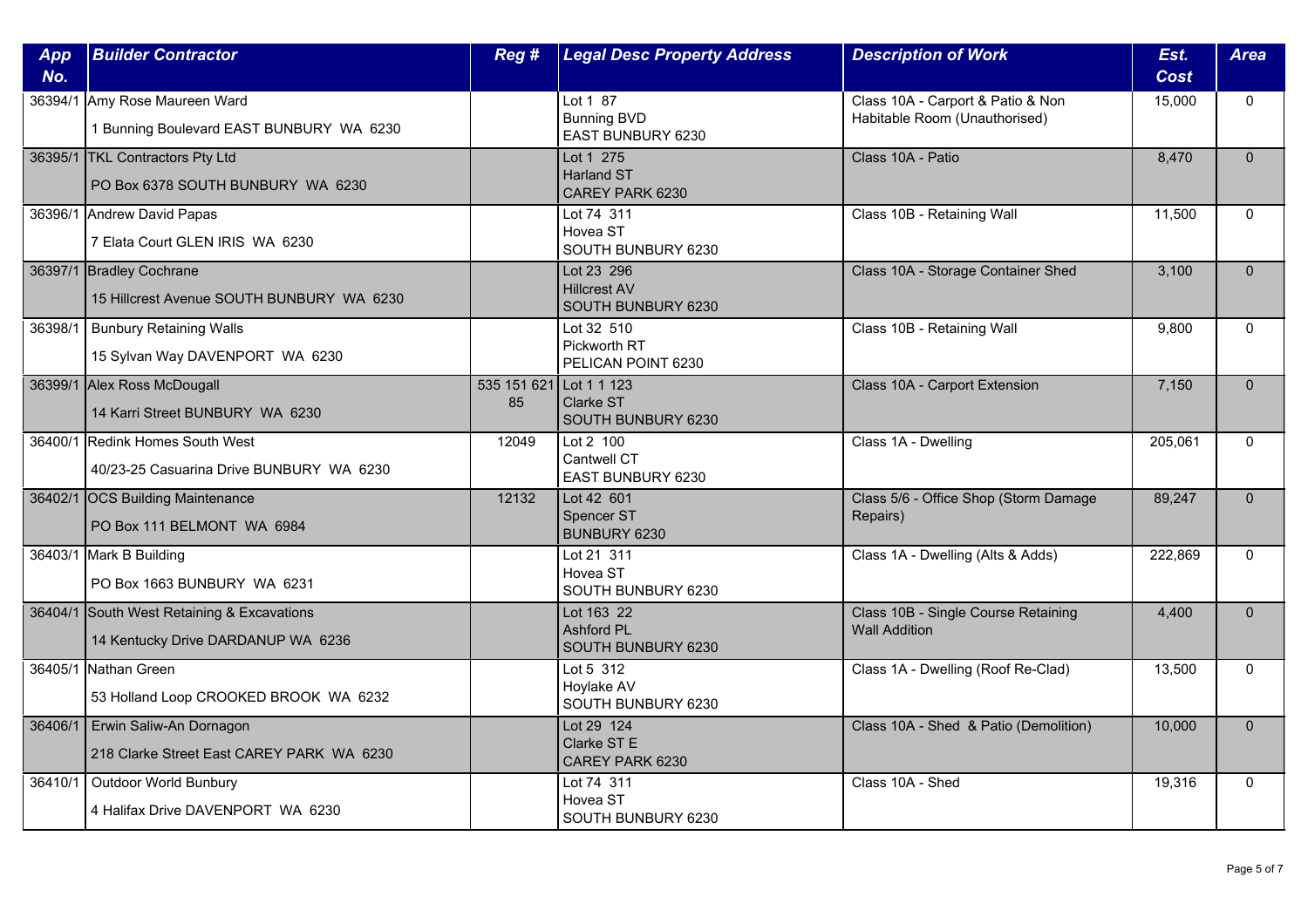| App<br>No. | <b>Builder Contractor</b>                                                  | Reg #  | <b>Legal Desc Property Address</b>                         | <b>Description of Work</b>                                            | Est.<br>Cost | <b>Area</b>  |
|------------|----------------------------------------------------------------------------|--------|------------------------------------------------------------|-----------------------------------------------------------------------|--------------|--------------|
|            | 36411/1 Picton Civil Pty Ltd<br>PO Box 9105 PICTON WA 6229                 |        | Lot 38 431<br>Minninup RD<br>SOUTH BUNBURY 6230            | Class 10A - Shed (Demolition)                                         | 3,135        | $\mathbf{0}$ |
|            | 36412/1 Glynn Edwards<br>4/24 Stanbury Crescent SOUTH BUNBURY WA<br>6230   |        | Lot 230 731<br>Young CL<br>CAREY PARK 6230                 | Class 10A - Carport                                                   | 5,000        | $\mathbf{0}$ |
|            | 36414/1 Plunkett Homes<br>PO Box 55 BUNBURY WA 6231                        | 7995   | Lot 723 136<br>Columbine TCE<br>GLEN IRIS 6230             | Class 1A - Dwelling                                                   | 167,930      | 185          |
|            | 36415/2 Matthew Gray<br>69 Kelston Way AUSTRALIND WA 6233                  |        | Lot 322 83<br>Broadway<br>PELICAN POINT 6230               | Class 6 - Shop (Fitout & Change of Use)<br>- Unit 1                   | 10,000       | $\mathbf{0}$ |
|            | 36417/1 Ventura Home Group Pty Ltd<br>PO Box 1620 OSBORNE PARK WA 6916     | 10805  | Lot 102 196<br>Eedle ST<br>CAREY PARK 6230                 | Class 1A - Dwelling                                                   | 143,343      | $\mathbf{0}$ |
|            | 36418/1 Civilcon WA Pty Ltd<br>6 Wimbridge Road PICTON WA 6229             | 11204  | Lot 6 717<br>Wittenoom ST<br>BUNBURY 6230                  | Class 10A - Ablutions Refurbishment &<br><b>UAT Toilet (BRAG)</b>     | 154,440      | $\mathbf{0}$ |
|            | 36419/1 Esther Marie Hughes<br>40 Stallard Place WITHERS WA 6230           |        | Lot 166 608<br><b>Stallard PL</b><br>WITHERS 6230          | Class 1A & 10A - Dwelling Additions<br>(Unauthorised)                 | 100,000      | $\mathbf{0}$ |
|            | 36420/1 Nathan Green<br>53 Holland Loop CROOKED BROOK WA 6232              |        | Lot 2 245<br>Gibson ST<br>SOUTH BUNBURY 6230               | Class 1A - Dwelling (Roof Re-Clad)                                    | 15,000       | $\mathbf{0}$ |
|            | 36422/1 Dale Alcock Homes South West Pty Ltd<br>PO Box 354 BUNBURY WA 6231 | 9718   | Lot 1102 599<br>Somerville DR<br><b>COLLEGE GROVE 6230</b> | Class 1A - Dwelling (BAL 12.5)                                        | 245,940      | 274          |
|            | 36425/1 Built By S<br>15 Clarke Street SOUTH BUNBURY WA 6230               | 101880 | Lot 125 36<br>Banksia ST<br>BUNBURY 6230                   | Class 1A - Two Storey Dwelling (Alts &<br>Adds)                       | 148,600      | 0            |
|            | 36427/1 Brendan Daniel McGrath<br>8 Erica Entrance GLEN IRIS WA 6230       |        | Lot 130 204<br>Erica ENT<br>GLEN IRIS 6230                 | Class 10B - Pool Fence                                                | 750          | $\mathbf 0$  |
|            | 36428/2 Graham Keith Teede<br>PO Box 858 DUNSBOROUGH WA 6281               |        | Lot 28 130<br>Clifton ST<br>BUNBURY 6230                   | Class 6 - Restaurant<br>(Refurbishment/Fitout) T2 Last Slice<br>Pizza | 200,000      | $\mathbf{0}$ |
|            | 36429/1 Martin McEvoy<br>PO Box 17 GELORUP WA 6230                         |        | Lot 67 248<br><b>Gleneagles WY</b><br>PELICAN POINT 6230   | Class 1A - Games Room & Alfresco                                      | 52,472       | $\mathbf 0$  |